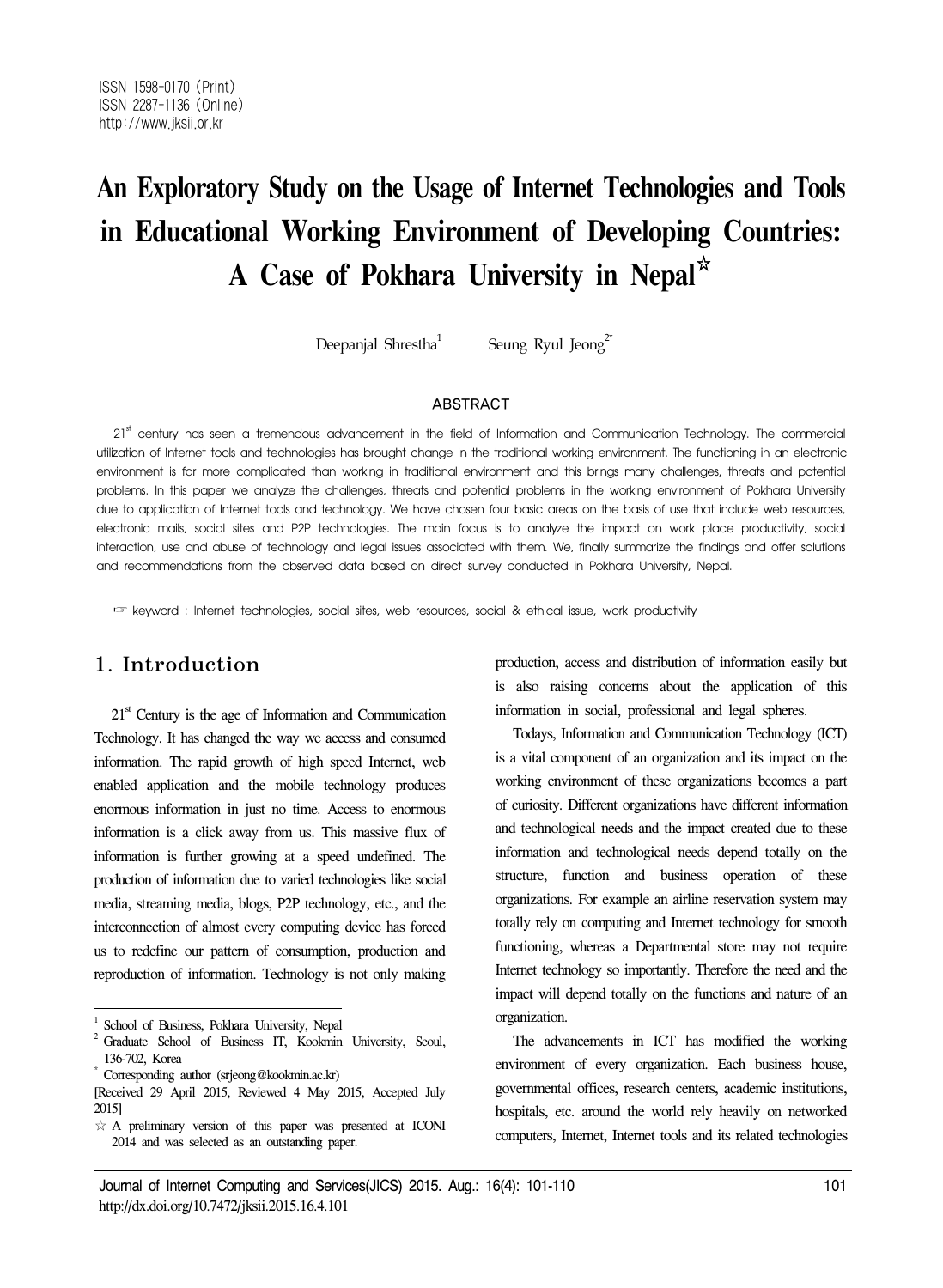to communicate [15], operate and manage their business functions. Universities are no doubt other big organizations that find the massive application of these technologies in their academic and administrative functioning. The use of emails, web portals, websites, blogs, social and streaming media, online discussions, groups and forums including university's own web based management systems are all relied on ICT technologies. Many researches have been conducted that find the application and impact of Internet tools and technologies on organizations and most of articles and papers talk only about the advantages of these technologies. This represents only one side of the process but there is another side of the process connected with it which is far more complicated and brings many concerns in light. These concerns are so vital that if they are not studied and addressed properly, it may lead to lowering of work productivity, efficiency and also raise concerns related to legal and ethical matters. Many organization spend a lot of time, invest a lot of money and heir consultants to maximize benefits of ICT technologies in their working environment.

Working in an electronic environment with Internet connections facilitates the possibility of massive data and information availability [15] at the click of a mouse. Information on varied subjects from knowledge base, entertainment, latest news updates, streaming media, pornographic content to sharing of information through social media and streaming media is so easy with Internet tools and technologies. This has raised serious concern and alarmed organizations to find right use of information inside their organizations and also ensure that no legal or ethical matters arise due to use of these technologies. This issue has become more sensitive for under developed countries like Nepal and growing university like Pokhara University, which has just a few years of history in the use of Internet tools and technologies.

This study is a case study which was based on direct survey conducted in Pokhara University, Nepal. The study found the impact of Internet tools and technologies on working environment of Pokhara University. The study was conducted on 150 employees (census method) of Pokhara University to understand the contemporary issues associated with the use of computer technology and Internet in the universities' work environment.

The study constitutes of three parts that investigate the implication of Internet tools and technologies in the internal working environment of the university. The first part brings out the statistical analysis scenario of computer technology and Internet use. The second part forms the core of this paper which focuses on the study of use and abuse of Internet tools and technologies inside Pokhara University. The third part analyzes and identifies the most significant impacts occurring due to Internet tools and technologies. It then provides suggestions, conclusion and recommendations regarding impact of these technologies on university. In all cases attention is concentrated not on the advantages of the mentioned tools and technology utilization, which are quite well discussed in length in many research papers, but on the negative impact that include social and ethical consequences, threats and problems and legal issues in the university's work environment.

# 2. Utilizing Computer Technology and Internet in Internal Work Environment

Pokhara University started its operating from 1997 [11] and is considered one of the modern universities in Nepal. It started the use of computer system from the time of its operation and the demand for computer technology, Internet usage and information management system has multiplied with every passing year. Today university has a well-designed computer network architecture, an Information Access Center [11] constructed by Government of Korea and a dedicated lease of 8 Mbps and 4 Mbps provided through fiber optics. University allocates thousands of rupee every year in ICT sector to maintain, operate and upgrade its IT infrastructure and resources. Today almost every person and university divisions find computer and Internet as a vital technology to accomplish their functions. The academicians, administrative people and students massively use emails, web resources, social network sites, P2P applications and streaming media in their daily activity. The internal relationship between different entities is as depicted in figure 1 below.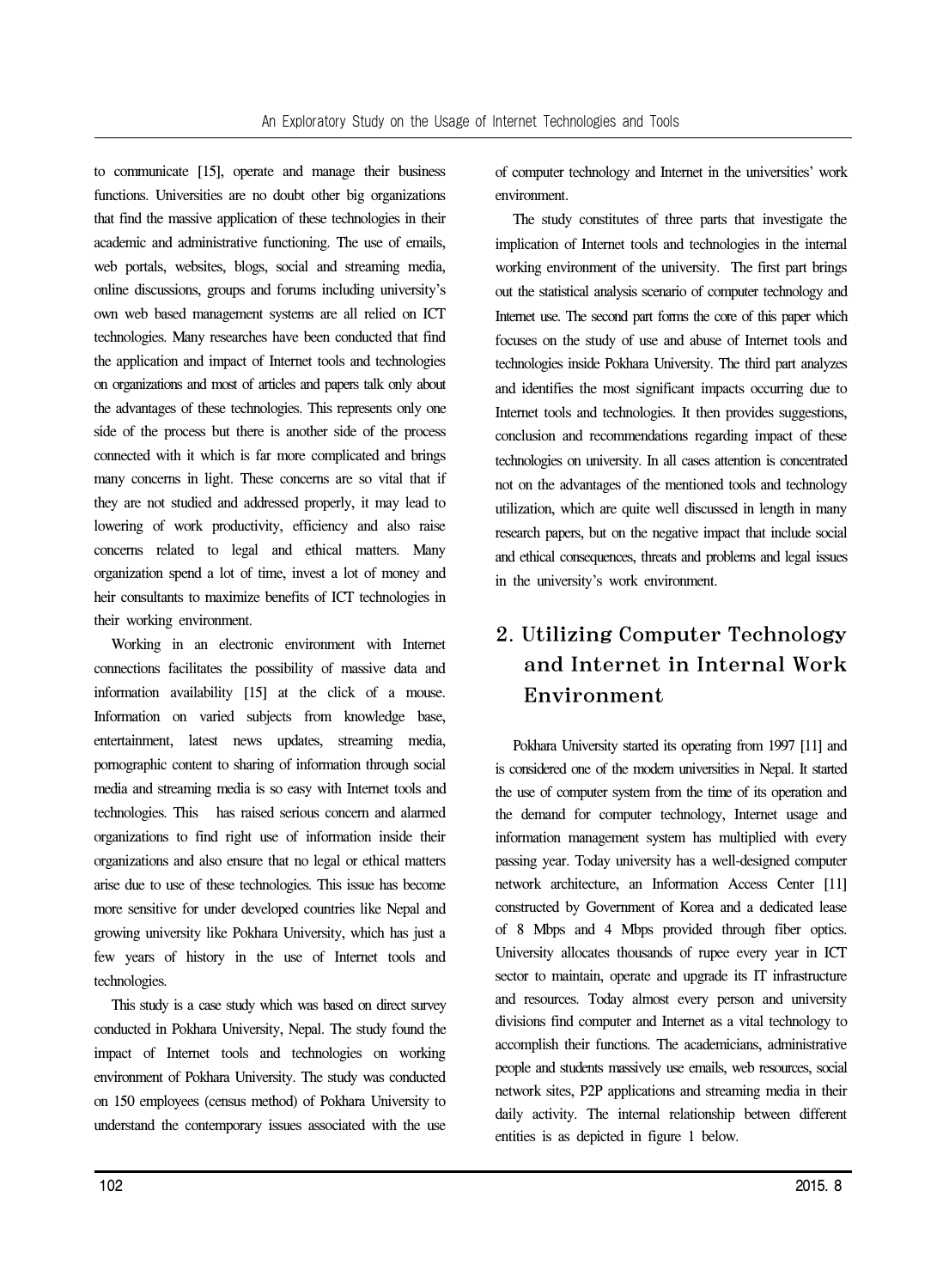

Figure 1. The Internal Association Daigram

The study conducted on 150 employees of Pokhara University brought some interesting facts into light which are discussed in the sections below.

### 2.1 Challenges Connected with Computer Usage

Computer use is a common daily practice of employee of the university. Many are aware of the system they use, the types of software that are installed in it and surf Internet as a novice /average user but still they are not aware of many issues that are attached to unsafe browsing. This section of study was done to find out the possible challenges and threats that may occur due to less awareness about computer system and the type of software installed in them. A four set of questions were asked to the university employees that included

- What type of software is installed in your computer system?
- •Do you use a licensed Antivirus program?
- What problems do you face in your computers systems? (multiple choice)
- •Do you take your data backups?

The data revealed that about 69.9% of the respondents use pirated and pre-installed software provided by the computer seller, 21.2% used both licensed and pirated software, and 9.9 % of the respondents had no idea.



Figure 2. Field Survey representing licensed / pirated software scenario

The second survey showed that around 81.81% of the users use licensed antivirus program while 18.19% of the user did not used any licensed antivirus program in their computer system.



Figure 3. Field Survey representing Anti-Virus software scenario

In an answer to the third question that talked about problems occurring in a computer system, respondents reported that 78.8% had virus related problems, 21.2% reported about data loss, and 45.45% reported slow performance and system hang up. In response to the third question 60.61% people used secondary storage devices to take backups, while 18.18% took no backups, 12.12 % use windows utility program and 9.09% of the respondents had no idea of the backup.

The survey concluded some interesting facts that showed people had less awareness towards pirated and licensed software. The use of licensed antivirus program offered no great help to the problems related to virus, data loss, slow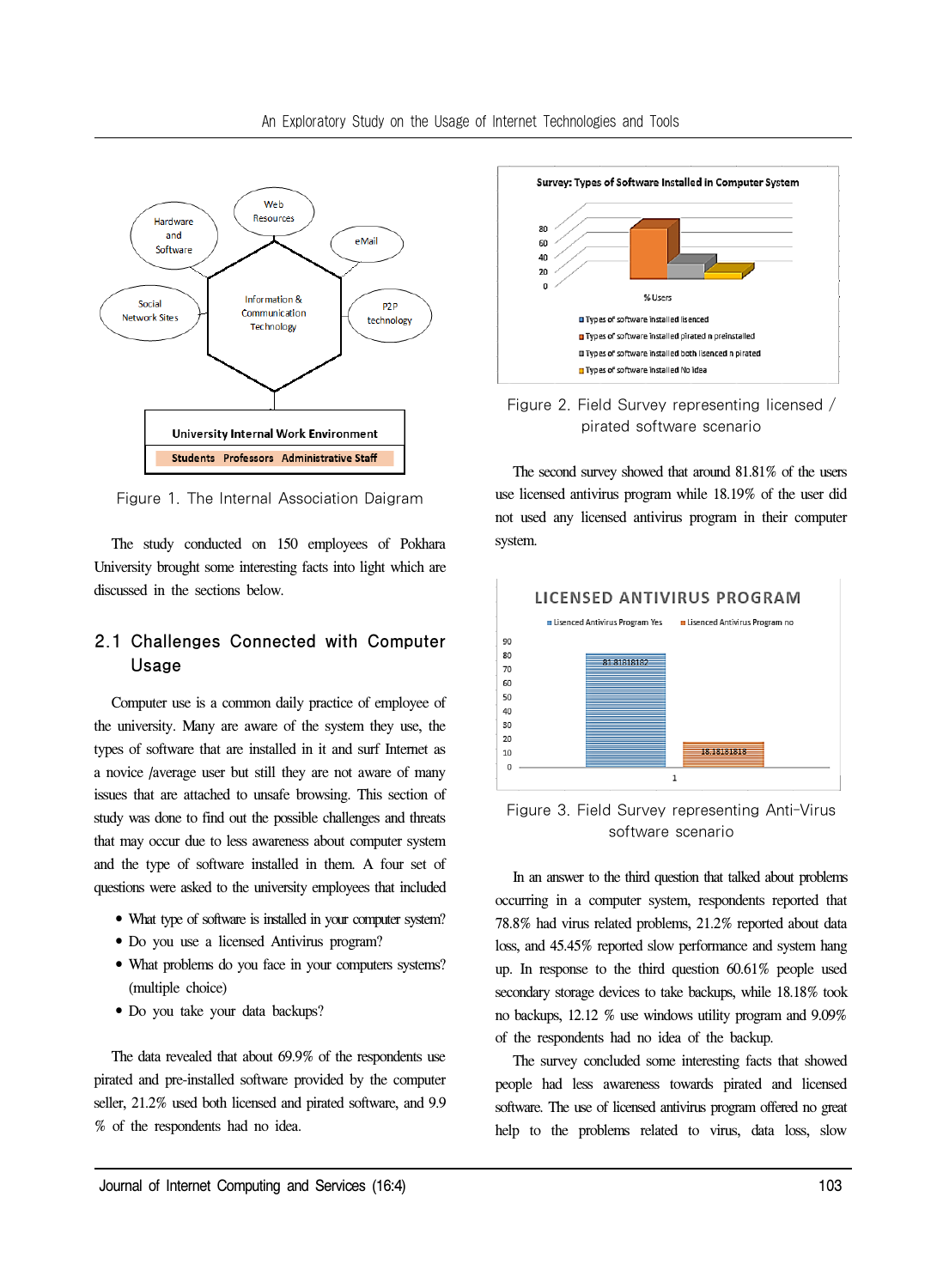performance and system hang ups. A report on pirated software by IDC stated that 62% of consumers reported a problem with some software they had installed in the past two years. Problems ranged from software that slowed the consumer's computer so much it had to be uninstalled (36%) and software that wouldn't run (34%) to software that infected the computer with a virus  $(16\%)$  or overran the computer with pop-up ads  $(15\%)$ .[1]





#### Figure 4. Field Survey representing Computer System problem

Another fact that was observed was in case of data backups. It showed a good majority of employees took backup in secondary storage while some were not aware of it. Respondents reported that they lost very important data in the past and had to reach to a technician to retrieve data.

This section gave an impression about the awareness quotient of Pokhara University manpower and its management regarding the use of ICT. It was interesting to note that government of Nepal has well defined cyber law [12] that talks about copyright, license, trademarks and patents, a reputed institution like Pokhara University is still using illegal and pirated software.

## 2.2 Challenges Connected with Access to WWW Resources

Access to WWW resources is the need of time and seems to be something that is quite obvious and natural. Internet and WWW can bring numerous benefits in a university environment such as: faster searching of required information, easier access to professional and academic

knowledge, more effective communication, possibility of cooperation within different stakeholders of university and execute services necessary for organization. Besides these range of benefits many studies on the use of Internet at offices has proved that an alarming percentage of web use in organization is for personal purpose and is an open invitation for worms and viruses. The Hindu, an online news media stated results of a survey conducted in Singapore, which showed that 53% of respondents said that they use Internet for personal works during office hours. In the Middle East 37% respondents said they use Internet for non-work related activities during work hours. [2] The fact is not only related to the use of Internet by business professionals but majority of the users having access to Internet and www use it for their own personal needs, entertainment and other such activities. According to a research of Dr. S. Young, 47% of employees send up to 5 personal emails per day, and 32% send up to 10 personal emails daily, and 28% receive up to 20 personal emails per day. [17]

#### Table 1. Source, Symantec cloud Internet security threat report 2014:: Vol10 [13]

Malicious Web Activity: Categories that Delivered Malicious Code, 2013

| <b>Rank</b>    | <b>Top-Ten Most Frequently Exploited</b><br><b>Categories of Websites</b> | <b>Percentage of Total</b><br><b>Number of infected</b><br><b>Websites</b> | 2012  | Change  |
|----------------|---------------------------------------------------------------------------|----------------------------------------------------------------------------|-------|---------|
| $\mathbf{1}$   | Technology                                                                | 9.9%                                                                       | 24.1% | 14.9%   |
| $\overline{2}$ | <b>Business</b>                                                           | 6.7%                                                                       | 31.8% | $-7.4%$ |
| 3              | Hosting                                                                   | 5.3%                                                                       | 9.0%  | $-3.8%$ |
| $\overline{4}$ | Blogging                                                                  | 5.0%                                                                       | 4.0%  | 0.5%    |
| $\overline{5}$ | Illegal                                                                   | 3.8%                                                                       | 2.8%  | 0.9%    |
| $\overline{6}$ | Shopping                                                                  | 3.3%                                                                       | 4.7%  | $-1.8%$ |
| $\overline{7}$ | Entertainment                                                             | 2.9%                                                                       | 1.7%  | 1.1%    |
| 8              | Automotive                                                                | 1.8%                                                                       | 3.3%  | $-0.6%$ |
| $\mathbf{Q}$   | Educational                                                               | 1.7%                                                                       | 1.9%  | 0.7%    |
| 10             | <b>Virtual Community</b>                                                  | 1.7%                                                                       | 1.7%  | $-0.4%$ |

The same attributed facts regarding the use of web in Pokhara University were also studied. The research tried to study how employees in university use web. The primary objective was to study the use and abuse of web in workplace, the average time spent on Internet in office, primary types of websites visited during office hours and downloading of programs and applications during office hours.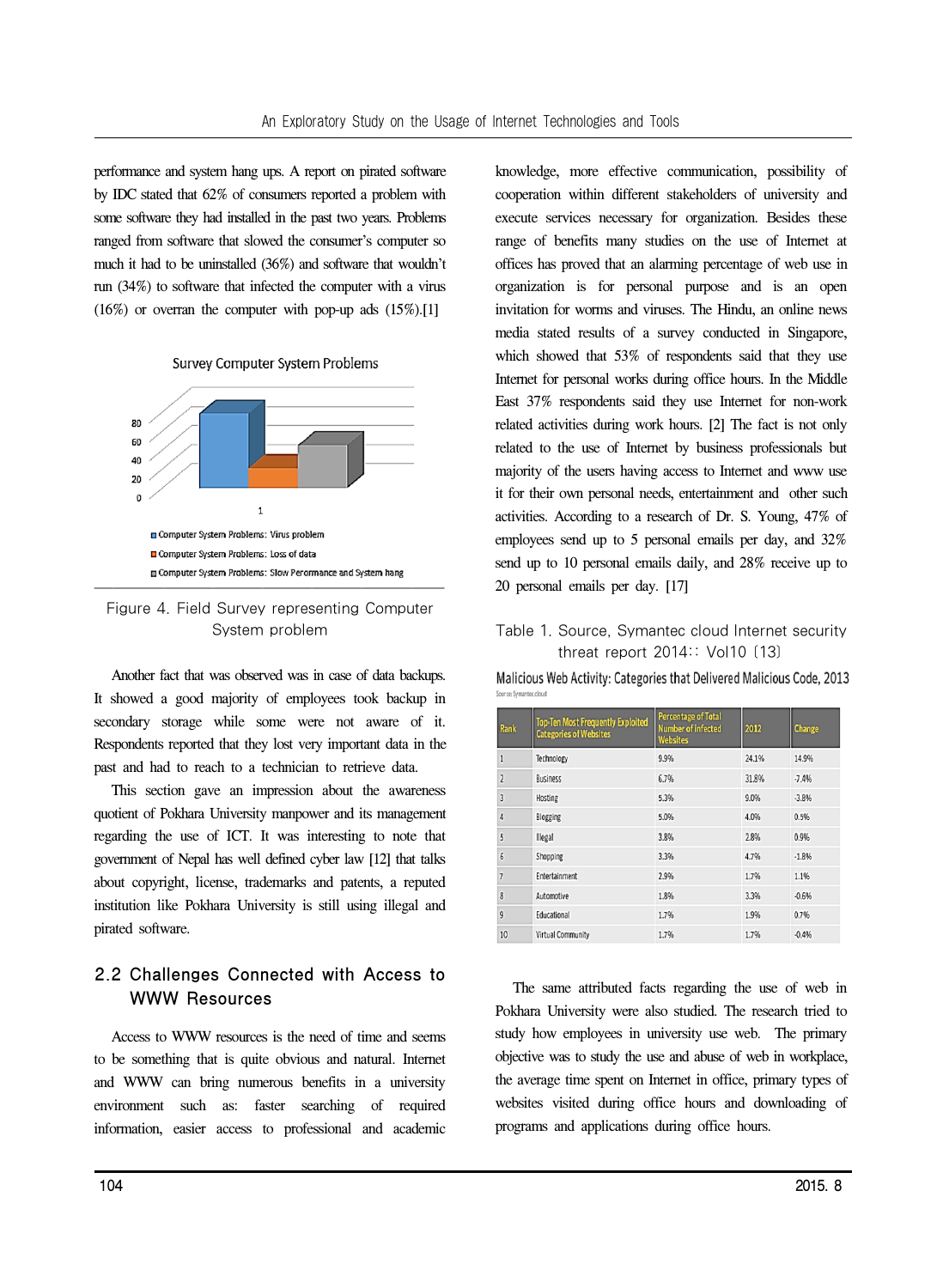

Figure 5. Field Survey representing Internet / Web Use

The survey results depicted that around 60% of the employees used web for official use whereas 40% used it for personal purpose as well. Further the types of surfing done during official hours concluded that email was mostly used by 99% of the employees, whereas 75% used social networking, 57% used it for streaming media and 54% were engaged in searching different types of content.



Figure 6. Field Survey representing Internet Use Scemario

The survey results clearly indicated that employees commonly used Web resources to access materials for completely personal purpose and the scope of this phenomenon was not marginal.

The scope of potential problems and challenges connected with such utilization of the Web was very broad. The basic risk was seen in case of productivity loss that resulted from devoting part of work time on activities completely unrelated with their university business activities. Other significant issues included threats of virus infection connected with downloading various files (music, movies, games etc.), legal risks related to downloading unsavory or copyright material, "absorption"



Figure 7. Field Survey representing Web Surfing Scenario

of the part of computers' disk space, consumption of network bandwidth as well as risk of downloading and installation of various types of malware (spyware or adware) in their systems. Study of Dr. Young in this regard also had a similar output where the data showed that 224 firms that utilized monitoring software, 60 percent of the managers said they had disciplined employees for online misuse, and 30 percent had fired people for such behavior, which included downloading pornography and shopping and gambling online. [17] Generally summarizing four basic groups of threats were concluded which included:

- •Loss of employee's productivity.
- •Risk of companies sensitive information due to spyware and malicious programs
- •Legal risks associated with copyright infringement.
- •Improper use of IT infrastructure.

Webroot Inc. published a report that stated that in 2012, 79% of companies reported that they experienced one or more types of Web-borne attacks and nine in ten Web security administrators agree that Web browsing is a serious malware risk to their companies. [3]

Web browsing is a serious malware risk



Figure 8. Survey representing Web browsing / Malware risk Scenario, Source: Webroot Inc.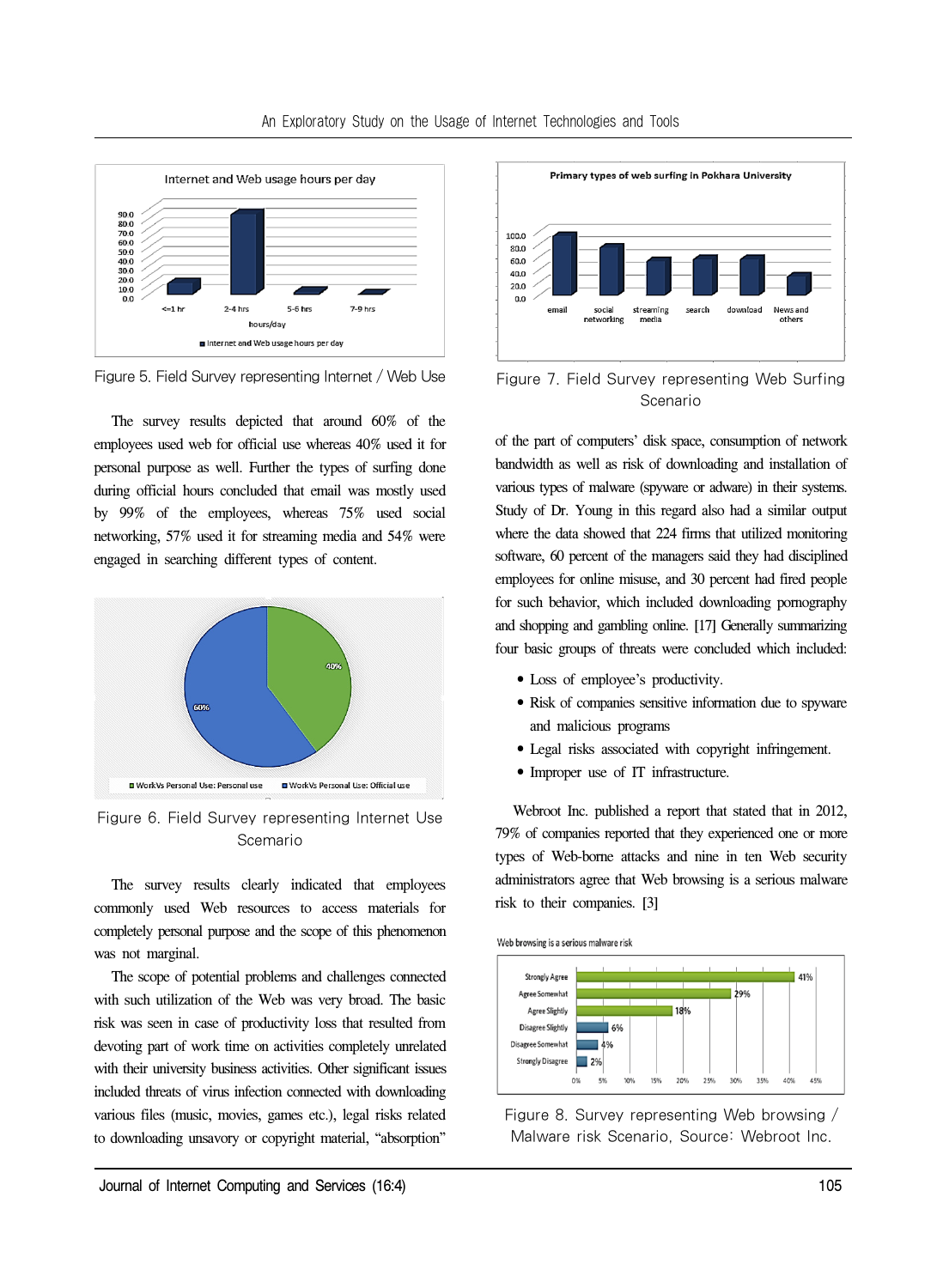#### 2.3 Challenges Connected with Utilization of P2P

Access to the resources of P2P (Peer-to-Peer) networks and P2P program utilization like torrents is nowadays the next common area of Internet technology use in an organization. Torrents are a big challenge to the consumption of Internet bandwidth and intellectual property rights. According to study of Martin and Westall Torrent applications contribute to the demand for high speed broadband access, they also contribute to the undesirable 80/20 effect wherein 80% of the bandwidth is consumed by 20% of the users. [19]

Results of the research conducted in Pokhara University, proves that utilization of P2P/torrents is common among employees. It shows that almost 24% of people use torrent to download programs, music and videos while 15% of them conduct file sharing in the workplace.



Figure 9. Field Survey representing P2P / Torrent use scenario

The P2P programs offer four most important groups of threats which include high bandwidth consumption (improper use of IT infrastructure), security issues, legal risks and loss of employees' productivity. When talking about the security issues two basic types of threats of virus and third party malware (like adware, spyware etc.) are taken. A research paper by Wielki in IFIP conference proceedings stated that in case of usage P2P networks virus risk is really significant and heighten by the fact that there exists viruses not present elsewhere, targeted especially at file-sharing applications [5]. Further, beyond the much discussed copyright infringement issues, P2P networks threaten both corporate and individual

security. Our research shows that confidential and potentially damaging documents have made their way onto these networks and continue to do so. [6]

The use of P2P applications pose a significant threat for the improper use of universities IT infrastructure. Because of the fact that the size of downloaded files is usually quite big (in the case of movies it can range from 500MB to > 1GB). The downloading of such files can significantly decrease bandwidth availability of the university. White paper of Exinda stated that on average, 37% of network capacity has been occupied by traffic that is not business-critical. [4] The legal risks (risk of universities employees actions), connected with downloading and storing of data on universities computers, the downloading of copyrighted material (especially music and films) is also a severe offense. In the case of productivity loss, the time spent on search of such materials and download of such files directly contribute loss of working time. Saroiu et al. [18] on the University of Washington campus network found that file-sharing accounted for more than treble the volume of web traffic. Further P2P file sharing causes a number of problems for businesses, including: unpredictable network usage, increased security threats and the risk of legal action. [18]

## 2.4 Challenges Connected with Utilization of Electronic Mail

E-mails form an important part of communication in organizations today. The improper use of email at workplace can raise many questions regarding the professional ethics of employees. Young in his study found that 47% of employees send up to 5 personal emails per day, and 32% send up to 10 personal emails daily, and 28% receive up to 20 personal emails per day, which accounts that employees use emails for personal use at work place.

The study also tried to identify such patters in University. It was noted that 99% of the employees in Pokhara University who used emails at office gave a considerable amount of time almost 57% for checking their personal emails whereas 48% had email as an enormously popular way to communicate with people across the Internet [16] and was undoubtedly the most common utilization of Internet technologies in a universities' work environment. The most important aspect connected with electronic mail utilization included better and faster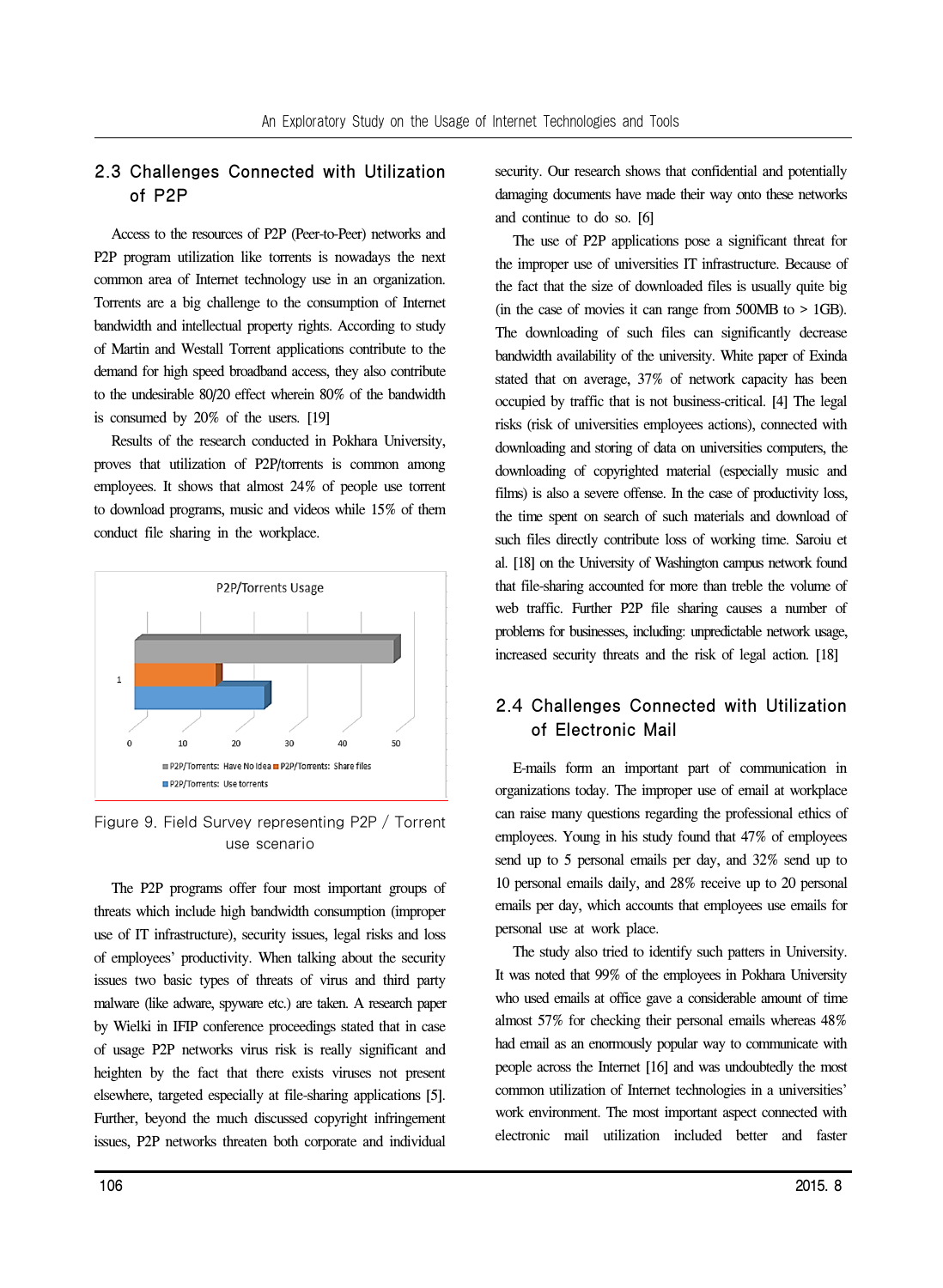communication with students, professors and stake holders, easier access to co-workers and improved quality of team work.

The other most frequent use included sending of jokes, creating chain e-mails received from others, discussing personal matters and gossiping on official matters. The emails did not carry only text but they also include attachments such as pictures, shorts movies or Power Point presentations and such other stuffs. This kind of behavior contributes to productivity loss which result from devoting part of work time on reading and answering personal e-mails.

Research conducted by the Pew Internet & American Life Project indicates that in extreme situation according to their results in the group of "power e-mailers", which make up about a fifth of employees using the Internet, 68% of the people surveyed spend over 2 hours of a workday on handling e-mails, including 16% who spend more than 4 hours on such activities [7].

Additionally commonly received and forwarded e-mails containing jokes, pictures or multimedia presentations are the sources of few kinds of challenges. On one hand they contribute to an increasing amount of spam circulating in cyberspace, which has rapid growth in recent years and has become a serious problem, diminishing people's confidence in e-mail as a business tool. On the other hand such employee behavior affects bandwidth of Internet connection. Further attachments, commonly accompanying personal correspondence, pose a serious threat to security and it relates to leak of sensitive information. Thus in extreme situations the utilization of electronic mail as a business tool can lead to opposite effects leading to loss of productivity through message overload and increased amounts of issues not handled on time.

## 2.5 Challenges Connected with Utilization of Social Sites

Social networking sites are the new form of tools used among people to communicate today. The growing popularity of Social networking sites is a kind of new threat to organizations productivity and security. Today 1.5 billion people across the world have their profiles on social network site. [8] This is an alarming increase in recent years and needs an introspection. Social media are helping people to follow breaking news, keep up with friends or colleagues, contribute

to online debates or learn from them. [9] These features of social sites keep users attracted towards them but at the same time contribute towards loss of time in office. It is not only with the social updates, Social Networking sites are common area of attack by malicious programs as depicted in table 2 [13] and raises a serious concern on the security issue of an organization.



Figure 10. US ad impression and US social media revenue. Source: ITU News 2014

A survey conducted in Pokhara University reported that 75.8% of the employees are using Facebook at office. The survey also concluded that around  $44.1\%$  employees use Facebook daily for one hour, 27% use for around 1- 2hrs, 9% use around 3-4hrs, while 9% use it once a month and 4% do not have account till date. The daily use percentage of social sites in university was quiet high. As social sites purely address personal needs, productivity loss is major concern. A study conducted by Nucleus Research with 237 corporate employees shows 77 percent of them use Facebook during work hours. And it results in 1.5% drop in employee productivity for those companies allowing full access to Facebook. [8]



Figure 11. Field Survey representing average time spent in visiting social sites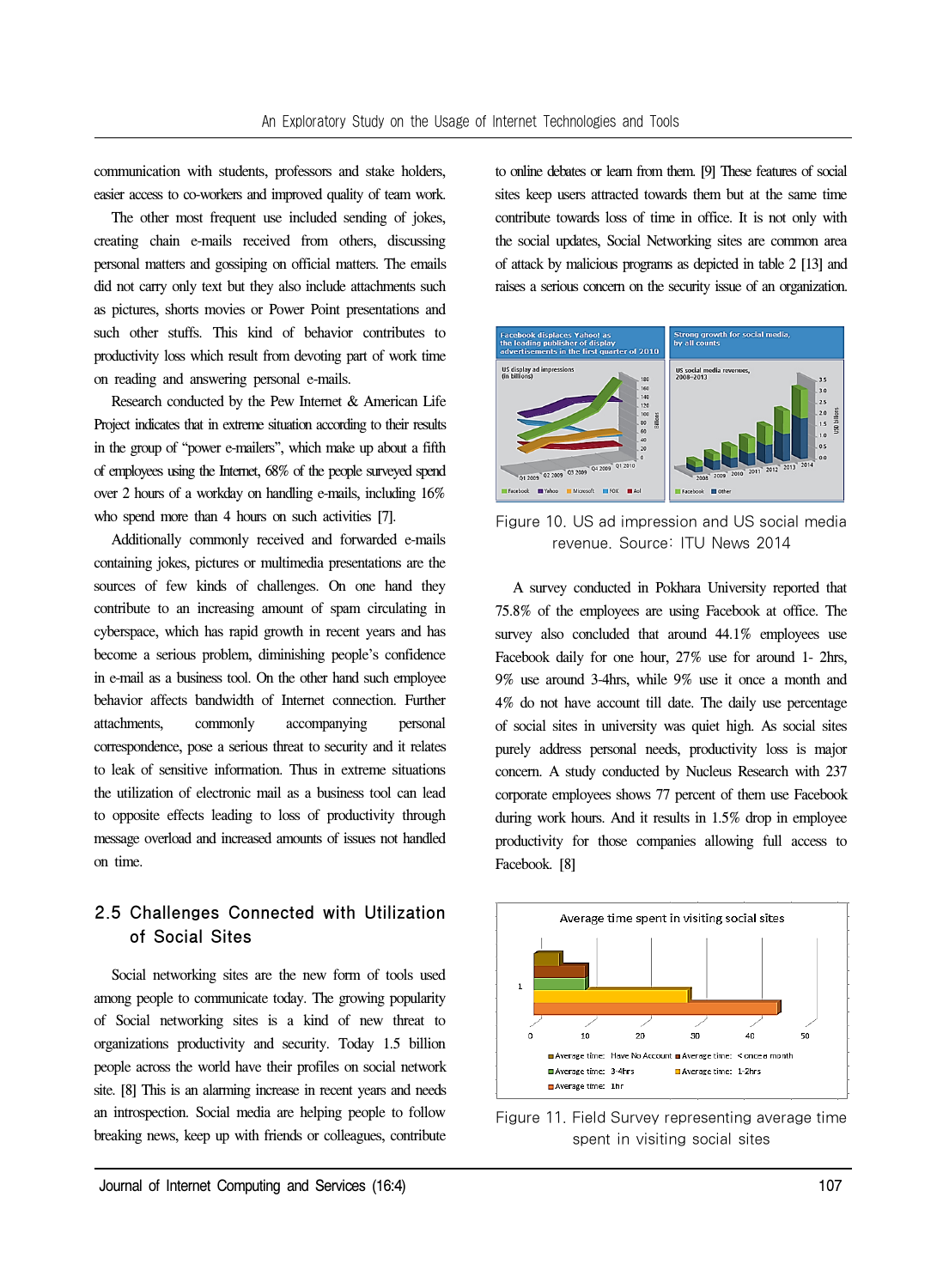Table 2. Source, Symantec cloud Internet security threat report 2014:: Vol19 [13]

Malicious Web Activity: Social Networking Attacks by Category, 2013

| Rank           | <b>Top-Ten Potentially Most Harmful Categories of</b><br><b>Websites - Social Networking</b> | <b>Percentage Used To Deliver Social</b><br><b>Networking Attacks</b> |
|----------------|----------------------------------------------------------------------------------------------|-----------------------------------------------------------------------|
| 1              | Blogging                                                                                     | 17%                                                                   |
| $\overline{2}$ | Hosting                                                                                      | 4%                                                                    |
| 3              | Illegal                                                                                      | 3%                                                                    |
| 4              | Technology                                                                                   | 2%                                                                    |
| 5              | News                                                                                         | 1%                                                                    |

On surveying about the advantages and benefits of social networking sites almost 95% considered it as a tool for sharing information, while 34% took it as a tool for maintaining and making relationship, 32% thought it as a tool for representing facts and around 41% took it as tool for participatory approach.



Figure 12. Field Survey representing positive impact of Social sites

On surveying about the negative impacts 62% took it as a tool for wasting time, 51% as a tool for creating tension due to postings and comments, while 27% took it as a fake tool of representation as people never put their original thoughts in it and around 39.5% took it as a tool to leak sensitive and confidential information.



Figure 13. Field Survey representing negative impact of Social sites

Though this tool highlights both positive and negative impacts it still has quite serious challenges and the most important ones include uncontrolled leaking of internal information. Employees have their personal profiles in these sites that may contain comments concerning organizations internal issues and functions [14] which may further spread instantly hence becoming sensitive on part of organization. Another potential challenge connected with it is productivity loss resulting from employees devoting part of their work day on reading and writing on their and others profiles, wall post and tagged information.

# 3. Conclusions and Recommendations

#### 3.1 Conclusions

The survey conducted in Pokhara University and literature from other papers conclude that Internet tools and technologies have a strong influence in internal work environment of universities and this is growing with time. The kind of data searched retrieved and visited online during office hours have serious concerns in terms of loss of productivity, risk of viruses, malwares, improper use of IT infrastructure and loss of bandwidth. Pokhara University is still more sensitive to these problems as it exercises very less awareness in terms of ICT system use. As indicated in the section above, almost 90% of the computer systems use illegal and pirated software programs, which is illegal in Nepal itself and these programs are frequent to all the problems related to Internet and web browsing. The growing popularity of social sites like Facebook can lead to Facebook Addiction Disorder [8] and may result in heavy loss of productivity in times to come. According to a survey conducted by America Online and Salary.com, employers spend \$759 billion per year on salaries for which real work is expected, but not actually performed. Web surfing for recreational use was cited as the #1 time waster at work by 44.7 percent of more than 10,000 people polled. [4] Further, the challenges are not only of pure a technical nature but also have social, legal and ethical implications associated.

A whole new set of re-thinking, re-designing and re-structuring is needed for the new electronic environment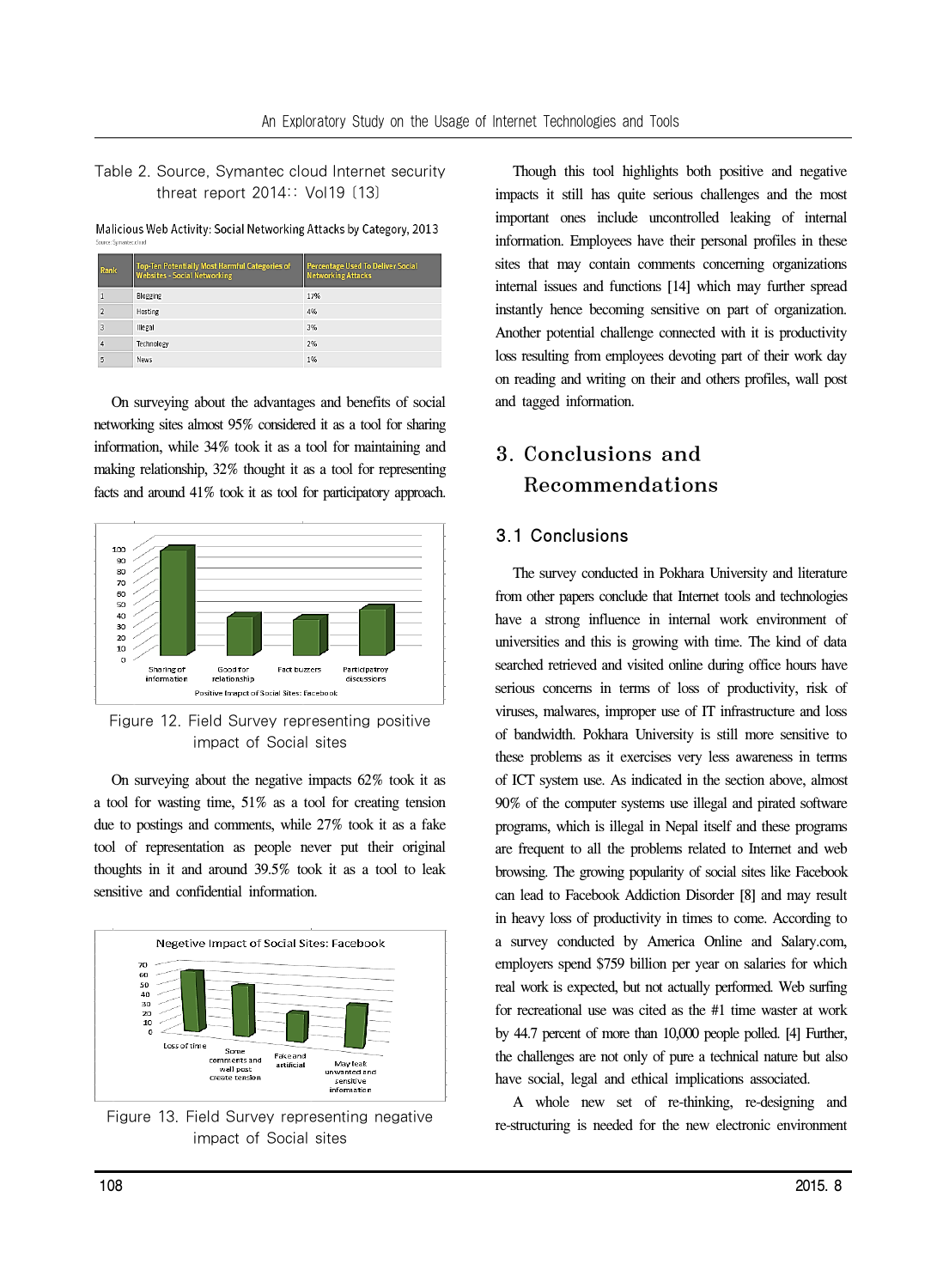keeping the base of organization functioning intact. Policy relating to computer systems, Internet and WWW usage must be brought into practice. This situation necessitates the introduction of comprehensive solutions including both organizational and technical issues, leading to defining the limitations and rights of employees' functioning in electronic environment. The growing popularity of social sites, streaming media, P2P technology and other applications of the Internet must be brought under web usage policy of an organization. Security measures like firewalls, Internet and email usage, Implementation of Internet usage policy [10], best practices, security programs, web filters and constant monitoring of the Internet and web technologies must be brought into practice.

#### 3.2 Recommendations:

This study only revealed about the use of Internet tools and technologies in work place and its associated impacts. There are some more vital issues that need a detailed study which include and understanding of the types of links that are visited during office hours, the type and frequency of attacks on university systems. An elaborate study on the performance hurdles of internet tools and technologies can give a better understanding of management and technical lapses in the current system. A study can be performed on how internet tools and technologies can be used to boost up productivity in a university. The two important aspect of university, the students and faculty members should be taken as next domain for analysis to have a deeper understanding of the impacts due internet tools and technologies. A complete set of above study will help the academic institutes to find the right use of technology in their premises, which will further help them to devise policy and take necessary steps in design, management and implementation of Internet tools and technologies.

### References

- [1] J.F. Gantz, C. A. Christiansen A. Gillen, "The Risks to Consumers from Pirated Software", White paper (#WP1006GRO), IDC Corporate USA, October, 2006. www.nwu.ac.za/webfm\_send/15250
- [2] PTI, "Majority of employees use Internet for personal work at office", The Hindu: Science and Technology,

Article ID: article2336838, August 8, 2011.

http://www.thehindu.com/ sci-tech/majority-of-employees -use-Internet-for-personal-work-at-office/article2336838.ece

- [3] Commissioned study by Webroot, "Web Threats Expose Businesses to Data Loss", White paper, Webroot Inc. Sep 18, 2013. http://www.webroot.com/shared/pdf/webroot-web-securit y-report.pdf.
- [4] Exinda Networks, "Controlling Peer-to-Peer and Recreational Internet Traffic", White paper, Exinda Inc., Asia Pacific: 1 877 439 4632, Jun 01, 2009. http://www.informationweek.com/whitepaper/company/de tail/16432
- [5] J. Wielki, "The recording industry in the new economy reality", Proceedings of 3rd IFIP Conference on eCommerce, eBusiness and eGovernment, IEEE, 21-24 September 2003. http://www.researchgate.net/publication/236008752\_The Recording Industry in the new economy reality.
- [6] J. M. Eric, M. Dan, and D. N. Willey, "The Evolution of the Peer-to-Peer File Sharing Industry and the Security Risks for Users", Proceedings of the 41st Hawaii International Conference on System Sciences, 2008. http://dx.doi.org/10.1109/HICSS.2008.436
- [7] American Management Association, "Workplace E-mail and Instant Messaging", Instant Messaging Rules: A Business Guide to Managing Policies, Security, and Legal Issues for Safe IM Communication. American Management Association, Nancy Flynn, AMACOM Books, July 13, 2003.

http://www.epolicyinstitute.com/2004-workplace-e-mail-a nd-instant-messaging-survey-summary

- [8] B. Das and J.S. Sahoo, "Social Networking Sites A Critical Analysis of Its Impact on Personal and Social Life", International Journal of Business and Social Science, Pages (222 – 228). Vol.2, No 14, ISSN 2219-1933 (Print), 2219-6021 (Online), 2011. http://www.ijbssnet.com/journal/index/561
- [9] H. I. Touré, ITU News, "Changing the Web as we know. Excerpt from: The rise of social network site", The Rise of Social Networking, International Telecommunication Union, July-August, 2010.

http://www.itu.int/net/itunews/issues/2010/06/35.aspx